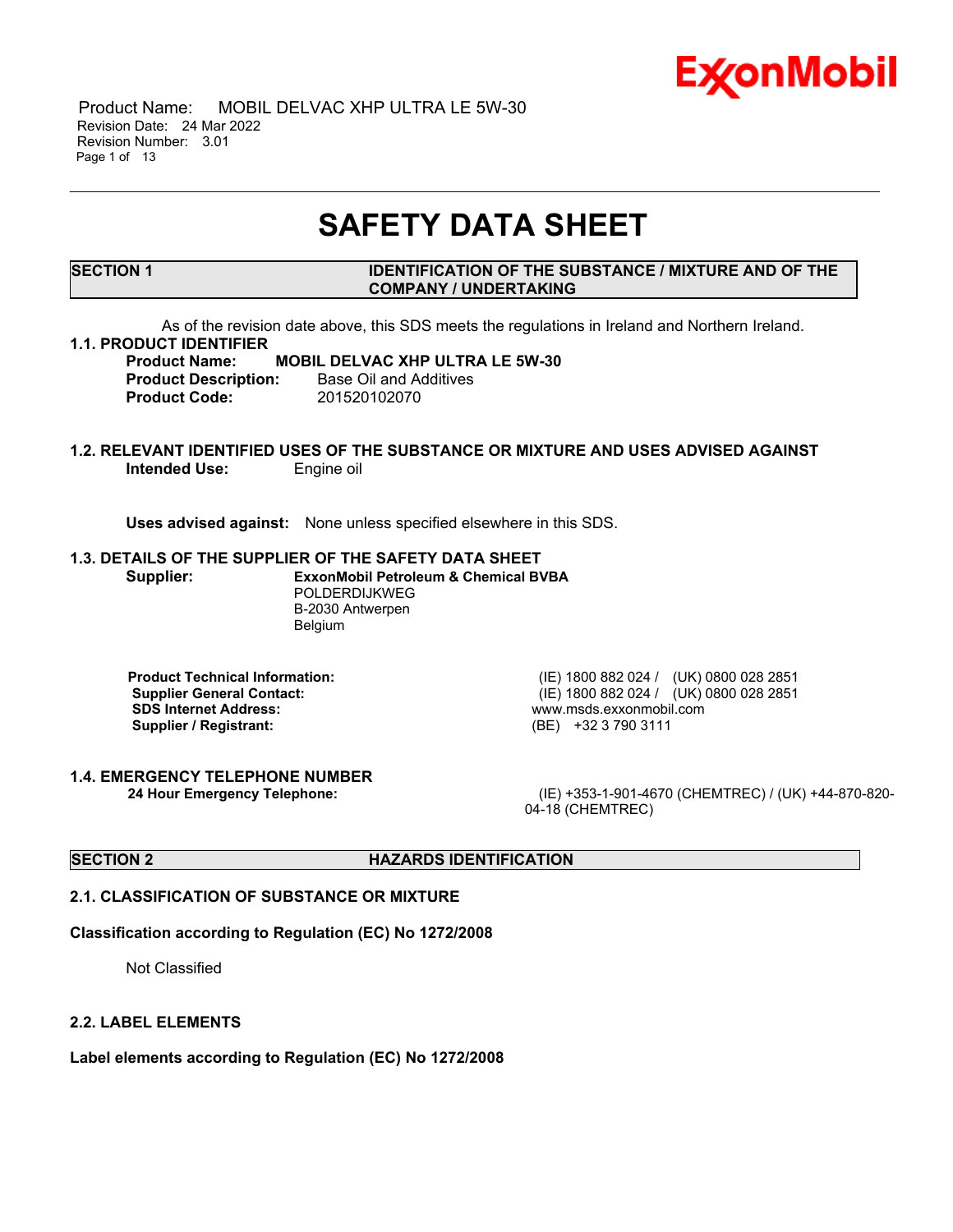

 Product Name: MOBIL DELVAC XHP ULTRA LE 5W-30 Revision Date: 24 Mar 2022 Revision Number: 3.01 Page 2 of 13

#### **Hazard Statements:**

#### Supplemental:

EUH210: Safety data sheet available on request. EUH208: Contains: C14-16-18 ALKYL PHENOL May produce an allergic reaction.

\_\_\_\_\_\_\_\_\_\_\_\_\_\_\_\_\_\_\_\_\_\_\_\_\_\_\_\_\_\_\_\_\_\_\_\_\_\_\_\_\_\_\_\_\_\_\_\_\_\_\_\_\_\_\_\_\_\_\_\_\_\_\_\_\_\_\_\_\_\_\_\_\_\_\_\_\_\_\_\_\_\_\_\_\_\_\_\_\_\_\_\_\_\_\_\_\_\_\_\_\_\_\_\_\_\_\_\_\_\_\_\_\_\_\_\_\_

#### **2.3. OTHER HAZARDS**

#### **Physical / Chemical Hazards:**

No significant hazards.

#### **Health Hazards:**

High-pressure injection under skin may cause serious damage. Excessive exposure may result in eye, skin, or respiratory irritation.

#### **Environmental Hazards:**

No significant hazards.Material does not meet the criteria for PBT or vPvB in accordance with REACH Annex XIII.

#### **SECTION 3 COMPOSITION / INFORMATION ON INGREDIENTS**

**3.1. SUBSTANCES** Not Applicable. This material is regulated as a mixture.

#### **3.2. MIXTURES**

This material is defined as a mixture.

#### **Reportable hazardous substance(s) complying with the classification criteria and/or with an exposure limit (OEL)**

| Name                                                                                        | CAS#        | EC#       | <b>Registration#</b> | <b>Concentration</b> | <b>GHS/CLP</b><br>classification                                                                                     |
|---------------------------------------------------------------------------------------------|-------------|-----------|----------------------|----------------------|----------------------------------------------------------------------------------------------------------------------|
| reaction mass of isomers of: C7-9-alkyl 3-(3,5-<br>di-tert-butyl-4-hydroxyphenyl)propionate | 125643-61-0 | 406-040-9 | 01-0000015551-76     | $1 - 5\%$            | Aquatic Chronic 4 H413                                                                                               |
| IC14-16-18 ALKYL PHENOL                                                                     |             | 931-468-2 | 01-2119498288-19     | $0.1 - 5.1\%$        | Skin Sens. 1B H317,<br>STOT RE 2 H373                                                                                |
| Distillates (petroleum), hydrotreated heavy<br>paraffinic                                   | 64742-54-7  | 265-157-1 | 01-2119484627-25     | $30 - 540%$          | Asp. Tox. 1 H304                                                                                                     |
| ZINC BISJO-(6-METHYLHEPTYL)] BISJO-<br>((SEC-BUTYL)] BIS(DITHIOPHOSPHATE)                   | 93819-94-4  | 298-577-9 | 01-2119543726-33     | $0.1 - 5.1\%$        | [Acute Tox. 5 H303],<br>[Aquatic Acute 2 H401].<br>Aquatic Chronic 2 H411.<br>Skin Irrit. 2 H315.<br>Eve Dam. 1 H318 |

Note - any classification in brackets is a GHS building block that was not adopted by the EU in the CLP regulation (No 1272/2008) and therefore is not applicable in the EU or in non-EU countries which have implemented the CLP regulation and is shown for informational purposes only.

Note: See SDS Section 16 for full text of hazard statements.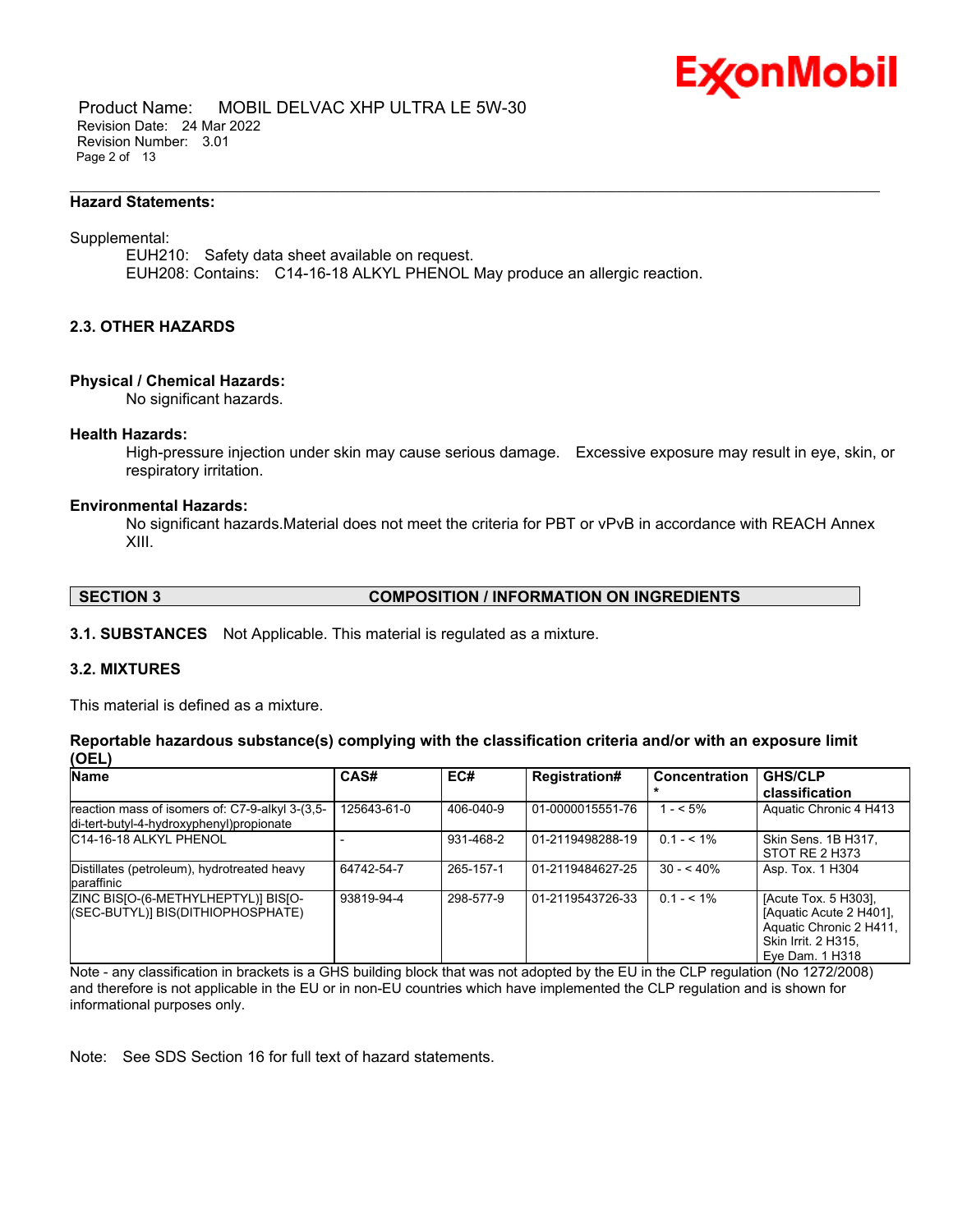## Ex⁄onMobil

 Product Name: MOBIL DELVAC XHP ULTRA LE 5W-30 Revision Date: 24 Mar 2022 Revision Number: 3.01 Page 3 of 13

#### **SECTION 4 FIRST AID MEASURES**

\_\_\_\_\_\_\_\_\_\_\_\_\_\_\_\_\_\_\_\_\_\_\_\_\_\_\_\_\_\_\_\_\_\_\_\_\_\_\_\_\_\_\_\_\_\_\_\_\_\_\_\_\_\_\_\_\_\_\_\_\_\_\_\_\_\_\_\_\_\_\_\_\_\_\_\_\_\_\_\_\_\_\_\_\_\_\_\_\_\_\_\_\_\_\_\_\_\_\_\_\_\_\_\_\_\_\_\_\_\_\_\_\_\_\_\_\_

## **4.1. DESCRIPTION OF FIRST AID MEASURES**

#### **INHALATION**

Remove from further exposure. For those providing assistance, avoid exposure to yourself or others. Use adequate respiratory protection. If respiratory irritation, dizziness, nausea, or unconsciousness occurs, seek immediate medical assistance. If breathing has stopped, assist ventilation with a mechanical device or use mouth-to-mouth resuscitation.

#### **SKIN CONTACT**

Wash contact areas with soap and water. If product is injected into or under the skin, or into any part of the body, regardless of the appearance of the wound or its size, the individual should be evaluated immediately by a physician as a surgical emergency. Even though initial symptoms from high pressure injection may be minimal or absent, early surgical treatment within the first few hours may significantly reduce the ultimate extent of injury.

#### **EYE CONTACT**

Flush thoroughly with water. If irritation occurs, get medical assistance.

#### **INGESTION**

First aid is normally not required. Seek medical attention if discomfort occurs.

#### **4.2. MOST IMPORTANT SYMPTOMS AND EFFECTS, BOTH ACUTE AND DELAYED**

Local necrosis as evidenced by delayed onset of pain and tissue damage a few hours after injection.

#### **4.3. INDICATION OF ANY IMMEDIATE MEDICAL ATTENTION AND SPECIAL TREATMENT NEEDED**

The need to have special means for providing specific and immediate medical treatment available in the workplace is not expected.

#### **SECTION 5 FIRE FIGHTING MEASURES**

#### **5.1. EXTINGUISHING MEDIA**

**Suitable Extinguishing Media:** Use water fog, foam, dry chemical or carbon dioxide (CO2) to extinguish flames.

**Unsuitable Extinguishing Media:** Straight streams of water

#### **5.2. SPECIAL HAZARDS ARISING FROM THE SUBSTANCE OR MIXTURE**

**Hazardous Combustion Products:** Aldehydes, Incomplete combustion products, Oxides of carbon, Smoke, Fume, Sulphur oxides

#### **5.3. ADVICE FOR FIRE FIGHTERS**

**Fire Fighting Instructions:** Evacuate area. Prevent run-off from fire control or dilution from entering streams, sewers or drinking water supply. Fire-fighters should use standard protective equipment and in enclosed spaces, self-contained breathing apparatus (SCBA). Use water spray to cool fire exposed surfaces and to protect personnel.

### **FLAMMABILITY PROPERTIES**

**Flash Point [Method]:** >200°C (392°F) [ASTM D-92]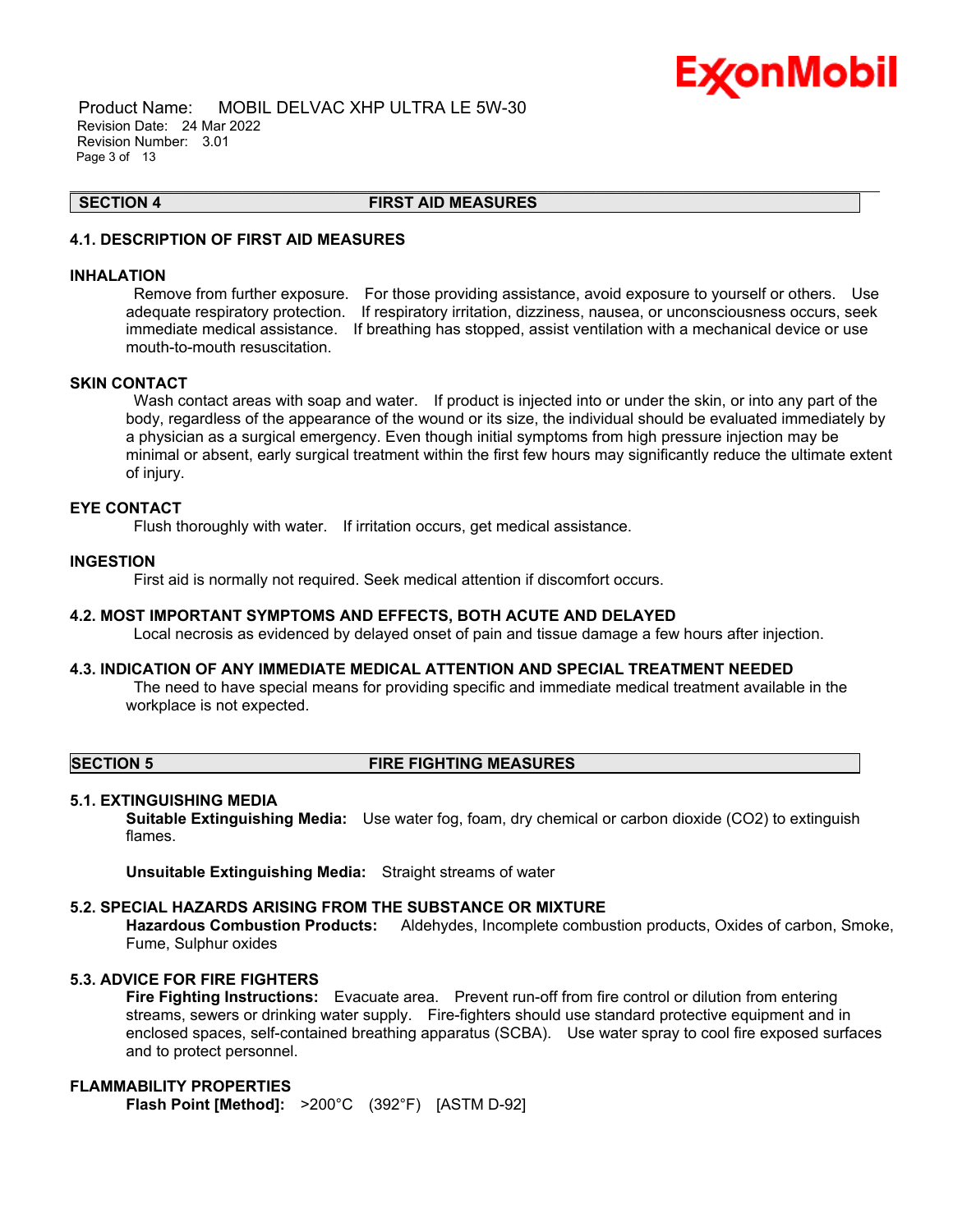

 Product Name: MOBIL DELVAC XHP ULTRA LE 5W-30 Revision Date: 24 Mar 2022 Revision Number: 3.01 Page 4 of 13

> **Upper/Lower Flammable Limits (Approximate volume % in air):** UEL: 7.0 LEL: 0.9 [test method unavailable] **Autoignition Temperature:** No data available

\_\_\_\_\_\_\_\_\_\_\_\_\_\_\_\_\_\_\_\_\_\_\_\_\_\_\_\_\_\_\_\_\_\_\_\_\_\_\_\_\_\_\_\_\_\_\_\_\_\_\_\_\_\_\_\_\_\_\_\_\_\_\_\_\_\_\_\_\_\_\_\_\_\_\_\_\_\_\_\_\_\_\_\_\_\_\_\_\_\_\_\_\_\_\_\_\_\_\_\_\_\_\_\_\_\_\_\_\_\_\_\_\_\_\_\_\_

#### **SECTION 6 ACCIDENTAL RELEASE MEASURES**

#### **6.1. PERSONAL PRECAUTIONS, PROTECTIVE EQUIPMENT AND EMERGENCY PROCEDURES**

#### **NOTIFICATION PROCEDURES**

In the event of a spill or accidental release, notify relevant authorities in accordance with all applicable regulations.

#### **PROTECTIVE MEASURES**

Avoid contact with spilled material. See Section 5 for fire fighting information. See the Hazard Identification Section for Significant Hazards. See Section 4 for First Aid Advice. See Section 8 for advice on the minimum requirements for personal protective equipment. Additional protective measures may be necessary, depending on the specific circumstances and/or the expert judgment of the emergency responders.

For emergency responders: Respiratory protection: respiratory protection will be necessary only in special cases, e.g., formation of mists. Half-face or full-face respirator with filter(s) for dust/organic vapor or Self Contained Breathing Apparatus (SCBA) can be used depending on the size of spill and potential level of exposure. If the exposure cannot be completely characterized or an oxygen deficient atmosphere is possible or anticipated, SCBA is recommended. Work gloves that are resistant to hydrocarbons are recommended. Gloves made of polyvinyl acetate (PVA) are not water-resistant and are not suitable for emergency use. Chemical goggles are recommended if splashes or contact with eyes is possible. Small spills: normal antistatic work clothes are usually adequate. Large spills: full body suit of chemical resistant, antistatic material is recommended.

#### **6.2. ENVIRONMENTAL PRECAUTIONS**

Large Spills: Dyke far ahead of liquid spill for later recovery and disposal. Prevent entry into waterways, sewers, basements or confined areas.

#### **6.3. METHODS AND MATERIAL FOR CONTAINMENT AND CLEANING UP**

**Land Spill:** Stop leak if you can do so without risk. Recover by pumping or with suitable absorbent.

**Water Spill:** Stop leak if you can do so without risk. Confine the spill immediately with booms. Warn other shipping. Remove from the surface by skimming or with suitable absorbents. Seek the advice of a specialist before using dispersants.

Water spill and land spill recommendations are based on the most likely spill scenario for this material; however, geographic conditions, wind, temperature, (and in the case of a water spill) wave and current direction and speed may greatly influence the appropriate action to be taken. For this reason, local experts should be consulted. Note: Local regulations may prescribe or limit action to be taken.

#### **6.4. REFERENCES TO OTHER SECTIONS**

See Sections 8 and 13.

#### **SECTION 7 HANDLING AND STORAGE**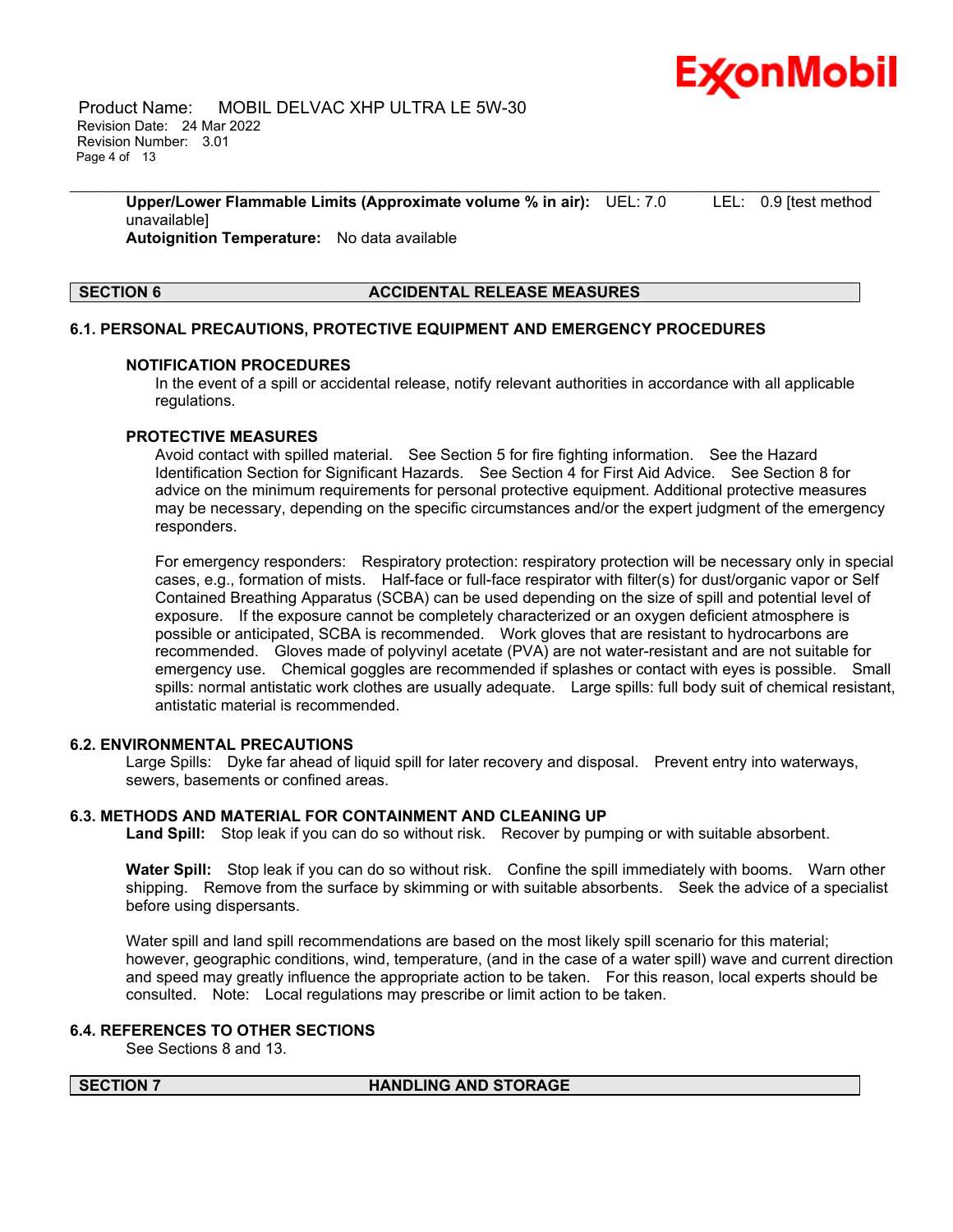# Ex⁄onMobil

 Product Name: MOBIL DELVAC XHP ULTRA LE 5W-30 Revision Date: 24 Mar 2022 Revision Number: 3.01 Page 5 of 13

## **7.1. PRECAUTIONS FOR SAFE HANDLING**

Avoid contact with used product. Prevent small spills and leakage to avoid slip hazard. Material can accumulate static charges which may cause an electrical spark (ignition source). When the material is handled in bulk, an electrical spark could ignite any flammable vapors from liquids or residues that may be present (e.g., during switch-loading operations). Use proper bonding and/or earthing procedures. However, bonding and earthing may not eliminate the hazard from static accumulation. Consult local applicable standards for guidance. Additional references include American Petroleum Institute 2003 (Protection Against Ignitions Arising out of Static, Lightning and Stray Currents) or National Fire Protection Agency 77 (Recommended Practice on Static Electricity) or CENELEC CLC/TR 50404 (Electrostatics - Code of practice for the avoidance of hazards due to static electricity).

\_\_\_\_\_\_\_\_\_\_\_\_\_\_\_\_\_\_\_\_\_\_\_\_\_\_\_\_\_\_\_\_\_\_\_\_\_\_\_\_\_\_\_\_\_\_\_\_\_\_\_\_\_\_\_\_\_\_\_\_\_\_\_\_\_\_\_\_\_\_\_\_\_\_\_\_\_\_\_\_\_\_\_\_\_\_\_\_\_\_\_\_\_\_\_\_\_\_\_\_\_\_\_\_\_\_\_\_\_\_\_\_\_\_\_\_\_

**Static Accumulator:** This material is a static accumulator.

#### **7.2. CONDITIONS FOR SAFE STORAGE, INCLUDING ANY INCOMPATIBILITIES**

The type of container used to store the material may affect static accumulation and dissipation. Do not store in open or unlabelled containers.

#### **7.3. SPECIFIC END USES**

Section 1 informs about identified end-uses. No industrial or sector specific guidance available.

**SECTION 8 EXPOSURE CONTROLS / PERSONAL PROTECTION**

#### **8.1. CONTROL PARAMETERS**

## **EXPOSURE LIMIT VALUES**

#### **Exposure limits/standards (Note: Exposure limits are not additive)**

| <b>Substance Name</b>                 | <b>Form</b> | Limit/Standard |                  | <b>Note</b> | <b>Source</b> |
|---------------------------------------|-------------|----------------|------------------|-------------|---------------|
| Distillates (petroleum), hydrotreated |             | TWA            | $5 \text{ mg/m}$ |             | ACGIH         |
| heavy paraffinic                      | Inhalable   |                |                  |             |               |
|                                       | fraction.   |                |                  |             |               |
| Distillates (petroleum), hydrotreated |             | TWA            | $5 \text{ mg/m}$ |             | <b>ACGIH</b>  |
| heavy paraffinic                      | Inhalable   |                |                  |             |               |
|                                       | fraction.   |                |                  |             |               |

#### **Exposure limits/standards for materials that can be formed when handling this product:** When mists/aerosols can occur the following is recommended:  $5 \text{ mg/m}^3$  - ACGIH TLV (inhalable fraction).

Note: Information about recommended monitoring procedures can be obtained from the relevant agency(ies)/institute(s):

| - IE | Health and Safety Executive (HSE) |
|------|-----------------------------------|
| UK   | Health and Safety Executive (HSE) |

#### **DERIVED NO EFFECT LEVEL (DNEL)/DERIVED MINIMAL EFFECT LEVEL (DMEL)**

#### **Worker**

| Substance<br>Name                                          | - ---- -<br>шс | latiar                                       |
|------------------------------------------------------------|----------------|----------------------------------------------|
| <b>Distillates</b><br>roleum<br>unetr'<br>otreated<br>nvar | NA             | Chronic<br>DNEL.<br>$\overline{\phantom{a}}$ |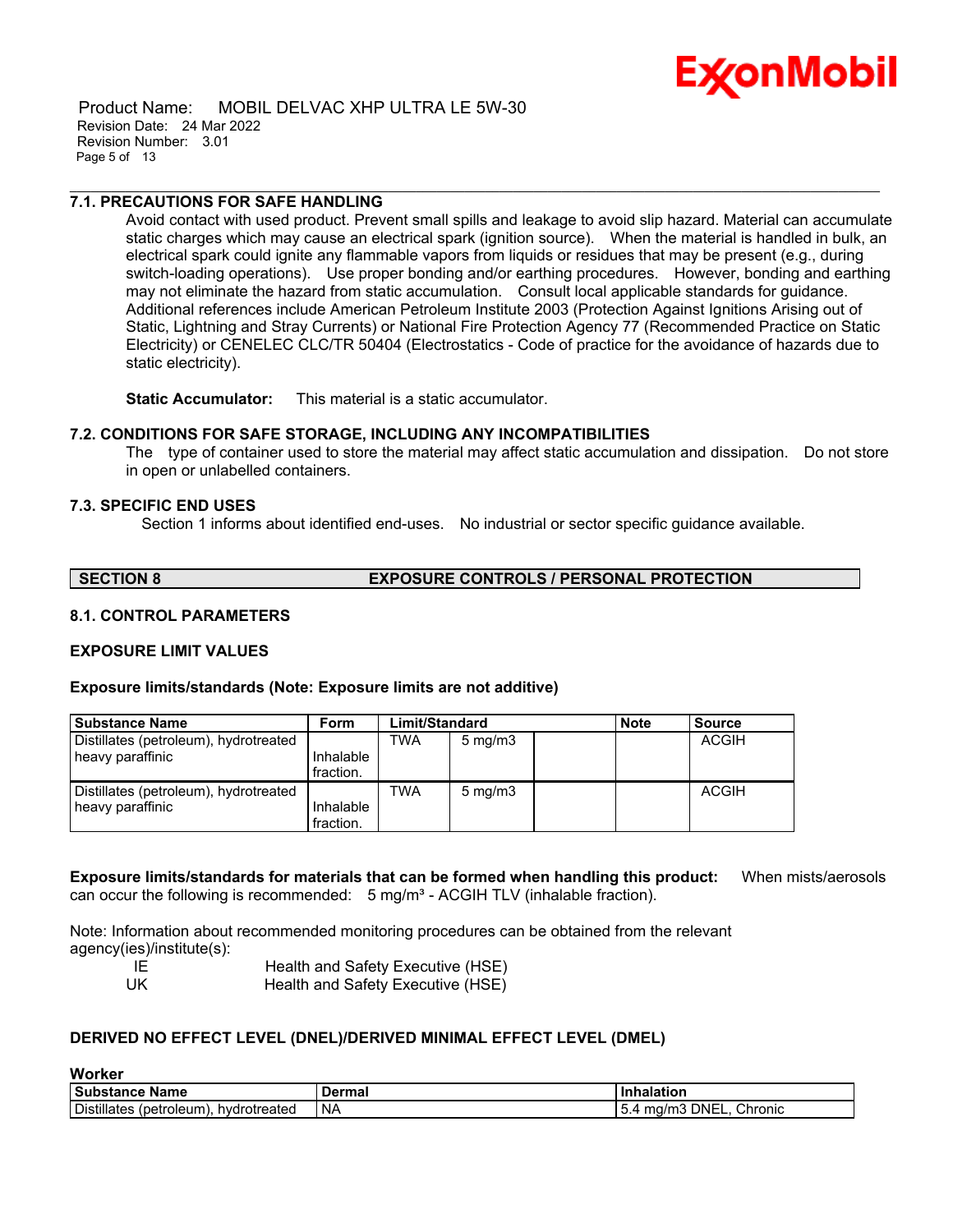

#### Product Name: MOBIL DELVAC XHP ULTRA LE 5W-30 Revision Date: 24 Mar 2022 Revision Number: 3.01 Page 6 of 13

#### \_\_\_\_\_\_\_\_\_\_\_\_\_\_\_\_\_\_\_\_\_\_\_\_\_\_\_\_\_\_\_\_\_\_\_\_\_\_\_\_\_\_\_\_\_\_\_\_\_\_\_\_\_\_\_\_\_\_\_\_\_\_\_\_\_\_\_\_\_\_\_\_\_\_\_\_\_\_\_\_\_\_\_\_\_\_\_\_\_\_\_\_\_\_\_\_\_\_\_\_\_\_\_\_\_\_\_\_\_\_\_\_\_\_\_\_\_ heavy paraffinic **Exposure, Local Effects**

#### **Consumer**

| l Substance Name                      | Dermal    | l Inhalation                 | Oral |
|---------------------------------------|-----------|------------------------------|------|
| Distillates (petroleum), hydrotreated | <b>NA</b> | 1.2 mg/m3 DNEL, Chronic   NA |      |
| heavy paraffinic                      |           | Exposure, Local Effects      |      |

Note: The Derived No Effect Level (DNEL) is an estimated safe level of exposure that is derived from toxicity data in accord with specific guidance within the REACH regulation. The DNEL may differ from an Occupational Exposure Limit (OEL) for the same chemical. OELs may be recommended by an individual company, a governmental regulatory body or an expert organization, such as the Scientific Committee for Occupational Exposure Limits (SCOEL) or the American Conference of Governmental Industrial Hygienists (ACGIH). OELs are considered to be safe exposure levels for a typical worker in an occupational setting for an 8-hour work shift, 40 hour work week, as a time weighted average (TWA) or a 15 minute short-term exposure limit (STEL). While also considered to be protective of health, OELs are derived by a process different from that of REACH.

### **PREDICTED NO EFFECT CONCENTRATION (PNEC)**

| <b>Substance Name</b>                                                  | Aaua<br>(fresh<br>water) | lAqua<br>l(marine<br>water) | Aqua<br>l(intermittent<br>release) | Sewage<br><b>Itreatment</b><br>Iplant | <b>Sediment</b> | <b>Soil</b> | Oral<br><i><b>I</b></i> (secondary<br>(poisoning |
|------------------------------------------------------------------------|--------------------------|-----------------------------|------------------------------------|---------------------------------------|-----------------|-------------|--------------------------------------------------|
| <b>Distillates</b><br>(petroleum),<br>hydrotreated heavy<br>paraffinic | <b>NA</b>                | <b>INA</b>                  | <b>NA</b>                          | <b>INA</b>                            | <b>INA</b>      | <b>NA</b>   | $ 9.33 \text{ mg}$ / kg<br>(food)                |

## **8.2. EXPOSURE CONTROLS**

#### **ENGINEERING CONTROLS**

The level of protection and types of controls necessary will vary depending upon potential exposure conditions. Control measures to consider:

No special requirements under ordinary conditions of use and with adequate ventilation.

#### **PERSONAL PROTECTION**

Personal protective equipment selections vary based on potential exposure conditions such as applications, handling practices, concentration and ventilation. Information on the selection of protective equipment for use with this material, as provided below, is based upon intended, normal usage.

**Respiratory Protection:** If engineering controls do not maintain airborne contaminant concentrations at a level which is adequate to protect worker health, an approved respirator may be appropriate. Respirator selection, use, and maintenance must be in accordance with regulatory requirements, if applicable. Types of respirators to be considered for this material include:

No special requirements under ordinary conditions of use and with adequate ventilation.

For high airborne concentrations, use an approved supplied-air respirator, operated in positive pressure mode. Supplied air respirators with an escape bottle may be appropriate when oxygen levels are inadequate, gas/vapour warning properties are poor, or if air purifying filter capacity/rating may be exceeded.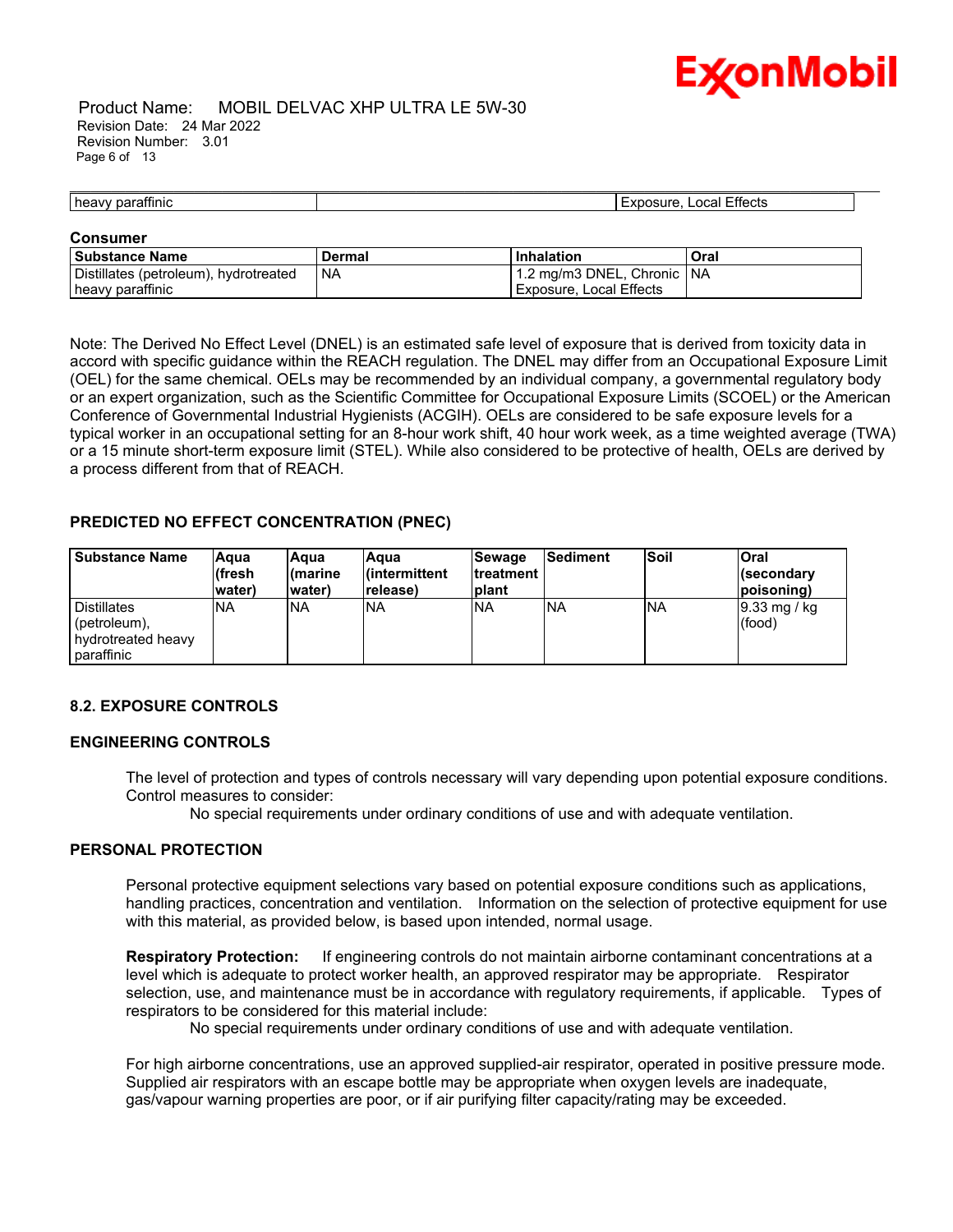# Ex⁄onMobil

 Product Name: MOBIL DELVAC XHP ULTRA LE 5W-30 Revision Date: 24 Mar 2022 Revision Number: 3.01 Page 7 of 13

> **Hand Protection:** Any specific glove information provided is based on published literature and glove manufacturer data. Glove suitability and breakthrough time will differ depending on the specific use conditions. Contact the glove manufacturer for specific advice on glove selection and breakthrough times for your use conditions. Inspect and replace worn or damaged gloves. The types of gloves to be considered for this material include:

\_\_\_\_\_\_\_\_\_\_\_\_\_\_\_\_\_\_\_\_\_\_\_\_\_\_\_\_\_\_\_\_\_\_\_\_\_\_\_\_\_\_\_\_\_\_\_\_\_\_\_\_\_\_\_\_\_\_\_\_\_\_\_\_\_\_\_\_\_\_\_\_\_\_\_\_\_\_\_\_\_\_\_\_\_\_\_\_\_\_\_\_\_\_\_\_\_\_\_\_\_\_\_\_\_\_\_\_\_\_\_\_\_\_\_\_\_

No protection is ordinarily required under normal conditions of use.

**Eye Protection:** If contact is likely, safety glasses with side shields are recommended.

**Skin and Body Protection:** Any specific clothing information provided is based on published literature or manufacturer data. The types of clothing to be considered for this material include:

No skin protection is ordinarily required under normal conditions of use. In accordance with good industrial hygiene practices, precautions should be taken to avoid skin contact.

**Specific Hygiene Measures:** Always observe good personal hygiene measures, such as washing after handling the material and before eating, drinking, and/or smoking. Routinely wash work clothing and protective equipment to remove contaminants. Discard contaminated clothing and footwear that cannot be cleaned. Practice good housekeeping.

### **ENVIRONMENTAL CONTROLS**

Comply with applicable environmental regulations limiting discharge to air, water and soil. Protect the environment by applying appropriate control measures to prevent or limit emissions.

## **SECTION 9 PHYSICAL AND CHEMICAL PROPERTIES**

**Note: Physical and chemical properties are provided for safety, health and environmental considerations only and may not fully represent product specifications. Contact the Supplier for additional information.**

#### **9.1. INFORMATION ON BASIC PHYSICAL AND CHEMICAL PROPERTIES**

**Physical State:** Liquid **Colour:** Brown **Odour:** Characteristic **Odour Threshold:** No data available **pH:** Not technically feasible **Melting Point:** Not technically feasible **Freezing Point:** No data available **Initial Boiling Point / and Boiling Range:** > 316°C (600°F) [test method unavailable] **Flash Point [Method]:** >200°C (392°F) [ASTM D-92] **Evaporation Rate (n-butyl acetate = 1):** No data available **Flammability (Solid, Gas):** Not technically feasible **Upper/Lower Flammable Limits (Approximate volume % in air):** UEL: 7.0 LEL: 0.9 [test method unavailable] **Vapour Pressure:** < 0.013 kPa (0.1 mm Hg) at 20 °C [test method unavailable] **Vapour Density (Air = 1):** No data available **Relative Density (at 15 °C):** 0.852 [Typical] [ASTM D4052] **Solubility(ies): water** Negligible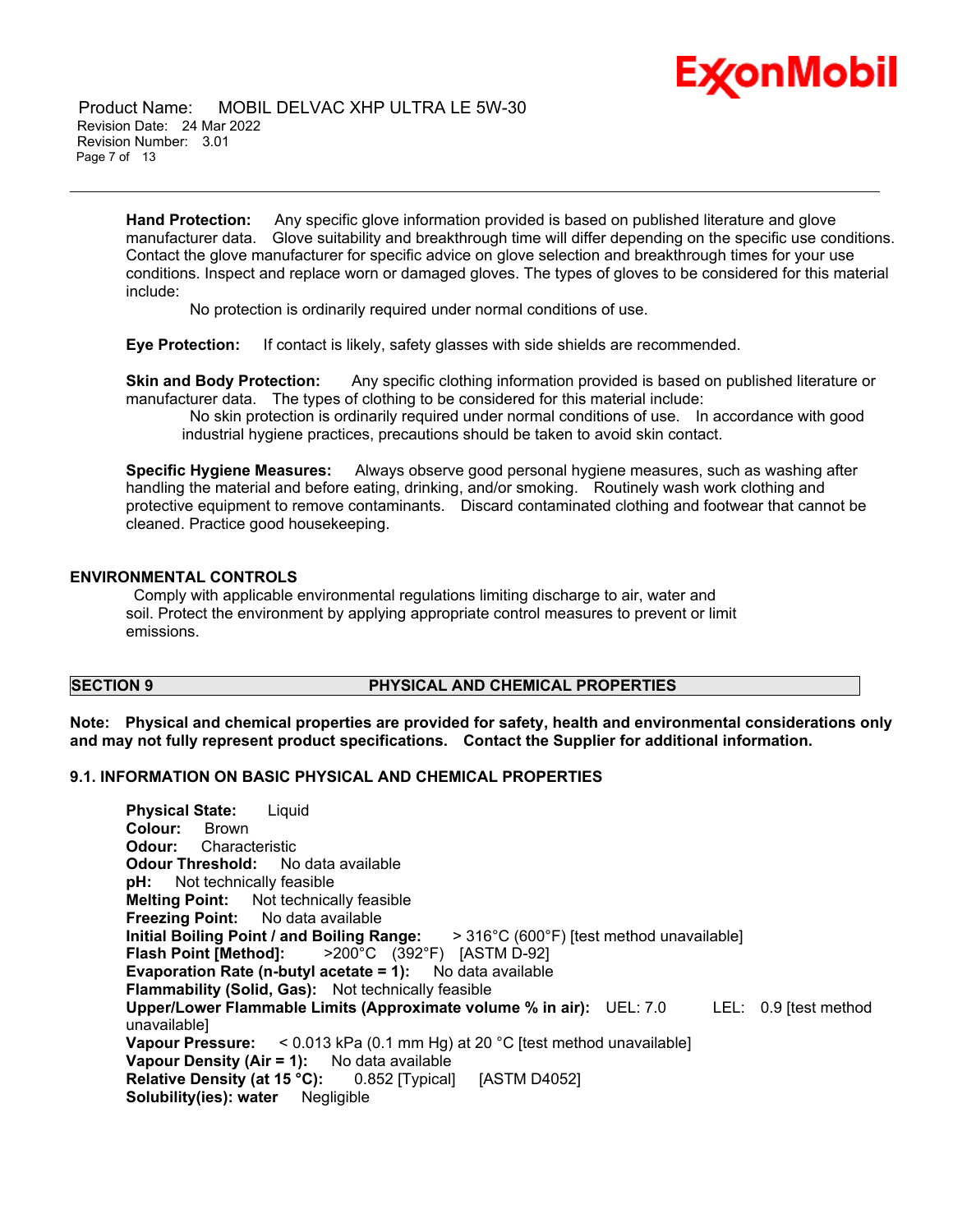

 Product Name: MOBIL DELVAC XHP ULTRA LE 5W-30 Revision Date: 24 Mar 2022 Revision Number: 3.01 Page 8 of 13

**Partition coefficient (n-Octanol/Water Partition Coefficient):** > 3.5 [test method unavailable] **Autoignition Temperature:** No data available **Decomposition Temperature:** No data available **Viscosity:** 72.8 cSt (72.8 mm2/sec) at 40ºC [Typical] | 12.2 cSt (12.2 mm2/sec) at 100°C [ASTM D 445] **Explosive Properties:** None **Oxidizing Properties:** None

\_\_\_\_\_\_\_\_\_\_\_\_\_\_\_\_\_\_\_\_\_\_\_\_\_\_\_\_\_\_\_\_\_\_\_\_\_\_\_\_\_\_\_\_\_\_\_\_\_\_\_\_\_\_\_\_\_\_\_\_\_\_\_\_\_\_\_\_\_\_\_\_\_\_\_\_\_\_\_\_\_\_\_\_\_\_\_\_\_\_\_\_\_\_\_\_\_\_\_\_\_\_\_\_\_\_\_\_\_\_\_\_\_\_\_\_\_

## **9.2. OTHER INFORMATION**

**Pour Point:** -40°C (-40°F) [ASTM D97] **DMSO Extract (mineral oil only), IP-346:** < 3 %wt

#### **SECTION 10 STABILITY AND REACTIVITY**

**10.1. REACTIVITY:** See sub-sections below.

**10.2. CHEMICAL STABILITY:** Material is stable under normal conditions.

**10.3. POSSIBILITY OF HAZARDOUS REACTIONS:** Hazardous polymerization will not occur.

**10.4. CONDITIONS TO AVOID:** Excessive heat. High energy sources of ignition.

**10.5. INCOMPATIBLE MATERIALS:** Strong oxidisers

**10.6. HAZARDOUS DECOMPOSITION PRODUCTS:** Material does not decompose at ambient temperatures.

#### **SECTION 11 TOXICOLOGICAL INFORMATION**

## **11.1. INFORMATION ON TOXICOLOGICAL EFFECTS**

| <b>Hazard Class</b>                                                | <b>Conclusion / Remarks</b>                                                                      |
|--------------------------------------------------------------------|--------------------------------------------------------------------------------------------------|
| <b>Inhalation</b>                                                  |                                                                                                  |
| Acute Toxicity: No end point data for<br>material.                 | Minimally Toxic. Based on assessment of the components.                                          |
| Irritation: No end point data for material.                        | Negligible hazard at ambient/normal handling temperatures.                                       |
| Ingestion                                                          |                                                                                                  |
| Acute Toxicity: No end point data for<br>material.                 | Minimally Toxic. Based on assessment of the components.                                          |
| <b>Skin</b>                                                        |                                                                                                  |
| Acute Toxicity: No end point data for<br>material.                 | Minimally Toxic. Based on assessment of the components.                                          |
| Skin Corrosion/Irritation: No end point data<br>lfor material.     | Negligible irritation to skin at ambient temperatures. Based on<br>assessment of the components. |
| <b>Eye</b>                                                         |                                                                                                  |
| Serious Eye Damage/Irritation: No end point<br>ldata for material. | May cause mild, short-lasting discomfort to eyes. Based on<br>assessment of the components.      |
| <b>Sensitisation</b>                                               |                                                                                                  |
| Respiratory Sensitization: No end point data                       | Not expected to be a respiratory sensitizer.                                                     |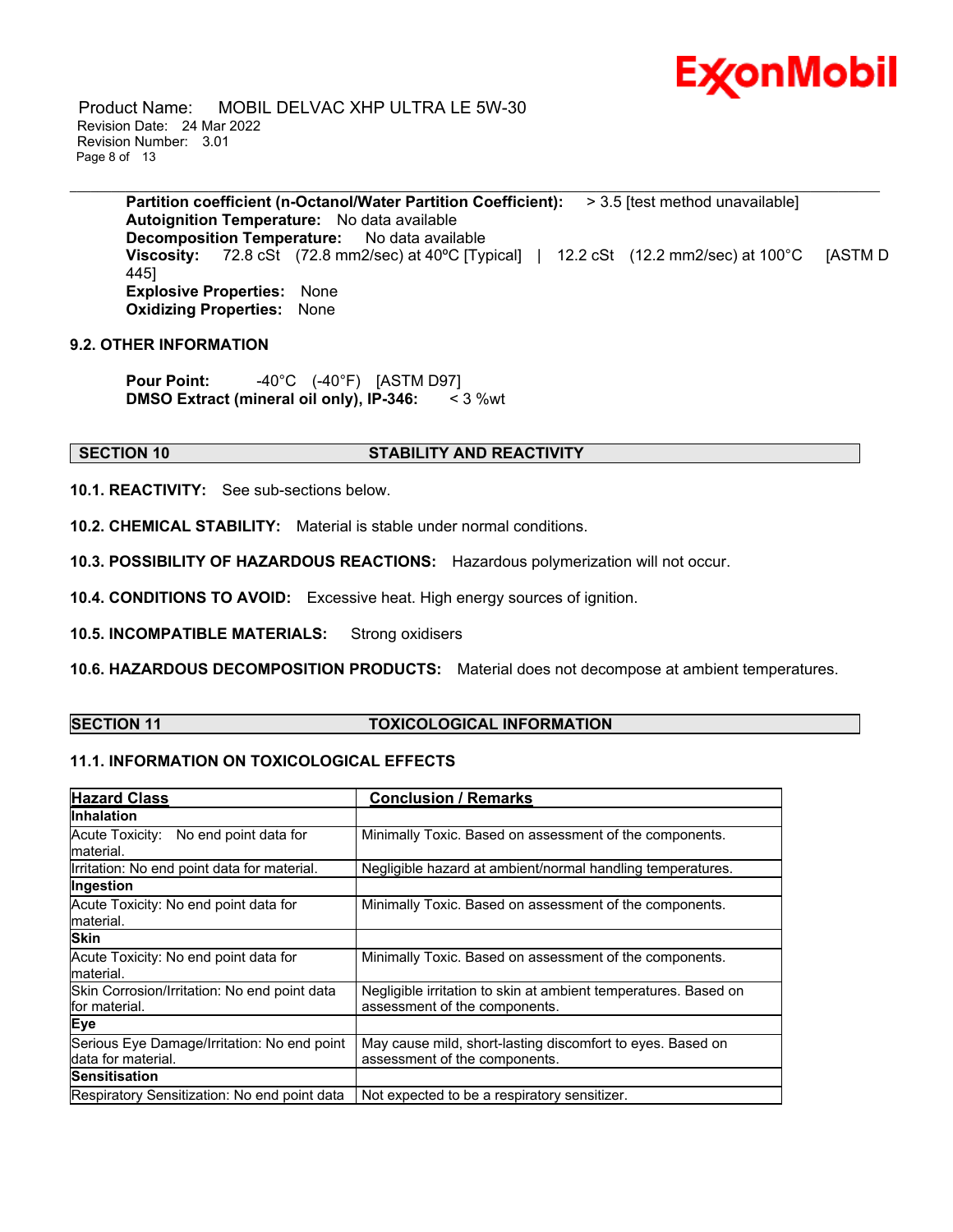

 Product Name: MOBIL DELVAC XHP ULTRA LE 5W-30 Revision Date: 24 Mar 2022 Revision Number: 3.01 Page 9 of 13

| for material.                                   |                                                                                                       |
|-------------------------------------------------|-------------------------------------------------------------------------------------------------------|
| Skin Sensitization: No end point data for       | Not expected to be a skin sensitizer. Based on assessment of the                                      |
| material.                                       | components.                                                                                           |
| <b>Aspiration:</b> Data available.              | Not expected to be an aspiration hazard.<br>Based on physico-<br>chemical properties of the material. |
| Germ Cell Mutagenicity: No end point data       | Not expected to be a germ cell mutagen. Based on assessment of                                        |
| for material.                                   | the components.                                                                                       |
| <b>Carcinogenicity:</b> No end point data for   | Not expected to cause cancer. Based on assessment of the                                              |
| material.                                       | components.                                                                                           |
| <b>Reproductive Toxicity: No end point data</b> | Not expected to be a reproductive toxicant. Based on assessment                                       |
| for material.                                   | of the components.                                                                                    |
| Lactation: No end point data for material.      | Not expected to cause harm to breast-fed children.                                                    |
| <b>Specific Target Organ Toxicity (STOT)</b>    |                                                                                                       |
| Single Exposure: No end point data for          | Not expected to cause organ damage from a single exposure.                                            |
| material.                                       |                                                                                                       |
| Repeated Exposure: No end point data for        | Not expected to cause organ damage from prolonged or repeated                                         |
| material.                                       | exposure. Based on assessment of the components.                                                      |

\_\_\_\_\_\_\_\_\_\_\_\_\_\_\_\_\_\_\_\_\_\_\_\_\_\_\_\_\_\_\_\_\_\_\_\_\_\_\_\_\_\_\_\_\_\_\_\_\_\_\_\_\_\_\_\_\_\_\_\_\_\_\_\_\_\_\_\_\_\_\_\_\_\_\_\_\_\_\_\_\_\_\_\_\_\_\_\_\_\_\_\_\_\_\_\_\_\_\_\_\_\_\_\_\_\_\_\_\_\_\_\_\_\_\_\_\_

### **OTHER INFORMATION**

#### **For the product itself:**

Component concentrations in this formulation would not be expected to cause skin sensitization, based on tests of the components, this formulation, or similar formulations.

Diesel engine oils: Not carcinogenic in animals tests. Used and unused diesel engine oils did not produce any carcinogenic effects in chronic mouse skin painting studies. Oils that are used in gasoline engines may become hazardous and display the following properties: Carcinogenic in animal tests. Caused mutations in vitro. Possible allergen and photoallergen. Contains polycyclic aromatic compounds (PAC) from combustion products of gasoline and/or thermal degradation products.

#### **Contains:**

Base oil severely refined: Not carcinogenic in animal studies. Representative material passes IP-346, Modified Ames test, and/or other screening tests. Dermal and inhalation studies showed minimal effects; lung non-specific infiltration of immune cells, oil deposition and minimal granuloma formation. Not sensitising in test animals.

#### **SECTION 12 ECOLOGICAL INFORMATION**

The information given is based on data for the material, components of the material, or for similar materials, through the application of bridging principals.

#### **12.1. TOXICITY**

Material -- Not expected to be harmful to aquatic organisms.

## **12.2. PERSISTENCE AND DEGRADABILITY**

#### **Biodegradation:**

Base oil component -- Expected to be inherently biodegradable

#### **12.3. BIOACCUMULATIVE POTENTIAL**

 Base oil component -- Has the potential to bioaccumulate, however metabolism or physical properties may reduce the bioconcentration or limit bioavailability.

#### **12.4. MOBILITY IN SOIL**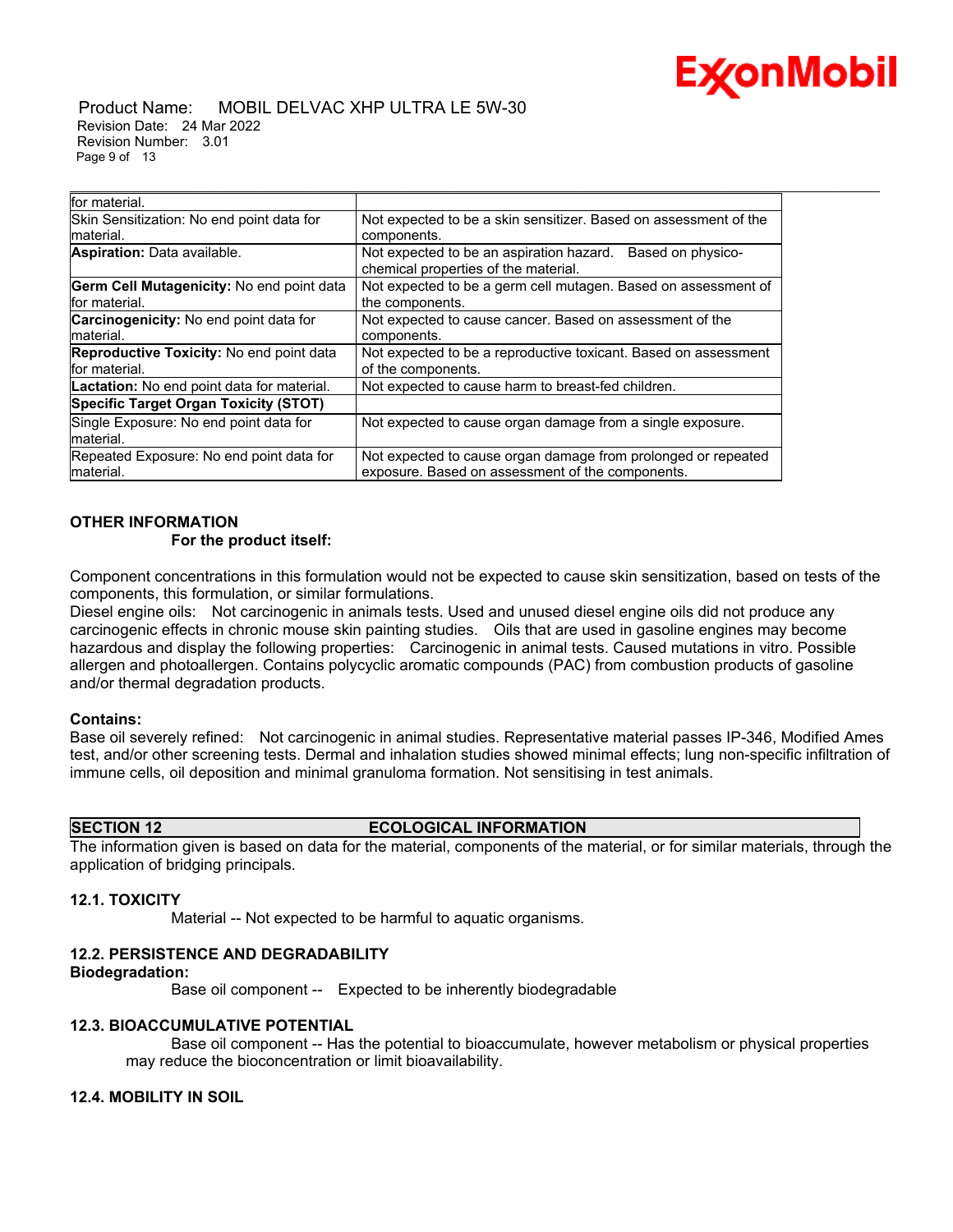

 Product Name: MOBIL DELVAC XHP ULTRA LE 5W-30 Revision Date: 24 Mar 2022 Revision Number: 3.01 Page 10 of 13

\_\_\_\_\_\_\_\_\_\_\_\_\_\_\_\_\_\_\_\_\_\_\_\_\_\_\_\_\_\_\_\_\_\_\_\_\_\_\_\_\_\_\_\_\_\_\_\_\_\_\_\_\_\_\_\_\_\_\_\_\_\_\_\_\_\_\_\_\_\_\_\_\_\_\_\_\_\_\_\_\_\_\_\_\_\_\_\_\_\_\_\_\_\_\_\_\_\_\_\_\_\_\_\_\_\_\_\_\_\_\_\_\_\_\_\_\_ Base oil component -- Low solubility and floats and is expected to migrate from water to the land. Expected to partition to sediment and wastewater solids.

#### **12.5. PERSISTENCE, BIOACCUMULATION AND TOXICITY FOR SUBSTANCE(S)**

Material does not meet the Reach Annex XIII criteria for PBT or vPvB.

### **12.6. OTHER ADVERSE EFFECTS**

No adverse effects are expected.

#### **SECTION 13 DISPOSAL CONSIDERATIONS**

Disposal recommendations based on material as supplied. Disposal must be in accordance with current applicable laws and regulations, and material characteristics at time of disposal.

#### **13.1. WASTE TREATMENT METHODS**

Product is suitable for burning in an enclosed controlled burner for fuel value or disposal by supervised incineration at very high temperatures to prevent formation of undesirable combustion products.

#### **European Waste Code:** 13 02 05\*

NOTE: These codes are assigned based upon the most common uses for this material and may not reflect contaminants resulting from actual use. Waste producers need to assess the actual process used when generating the waste and its contaminants in order to assign the proper waste disposal code(s).

This material is considered as hazardous waste pursuant to The Hazardous Waste Regulations (HWR), and subject to the provisions of those Regulations.

**Empty Container Warning** Empty Container Warning (where applicable): Empty containers may contain residue and can be dangerous. Do not attempt to refill or clean containers without proper instructions. Empty drums should be completely drained and safely stored until appropriately reconditioned or disposed. Empty containers should be taken for recycling, recovery, or disposal through suitably qualified or licensed contractor and in accordance with governmental regulations. DO NOT PRESSURISE, CUT, WELD, BRAZE, SOLDER, DRILL, GRIND, OR EXPOSE SUCH CONTAINERS TO HEAT, FLAME, SPARKS, STATIC ELECTRICITY, OR OTHER SOURCES OF IGNITION. THEY MAY EXPLODE AND CAUSE INJURY OR DEATH.

#### **SECTION 14 TRANSPORT INFORMATION**

**LAND (ADR/RID): 14.1-14.6** Not Regulated for Land Transport

**INLAND WATERWAYS (ADN): 14.1-14.6** Not Regulated for Inland Waterways Transport

**SEA (IMDG): 14.1-14.6** Not Regulated for Sea Transport according to IMDG-Code

**SEA (MARPOL 73/78 Convention - Annex II):**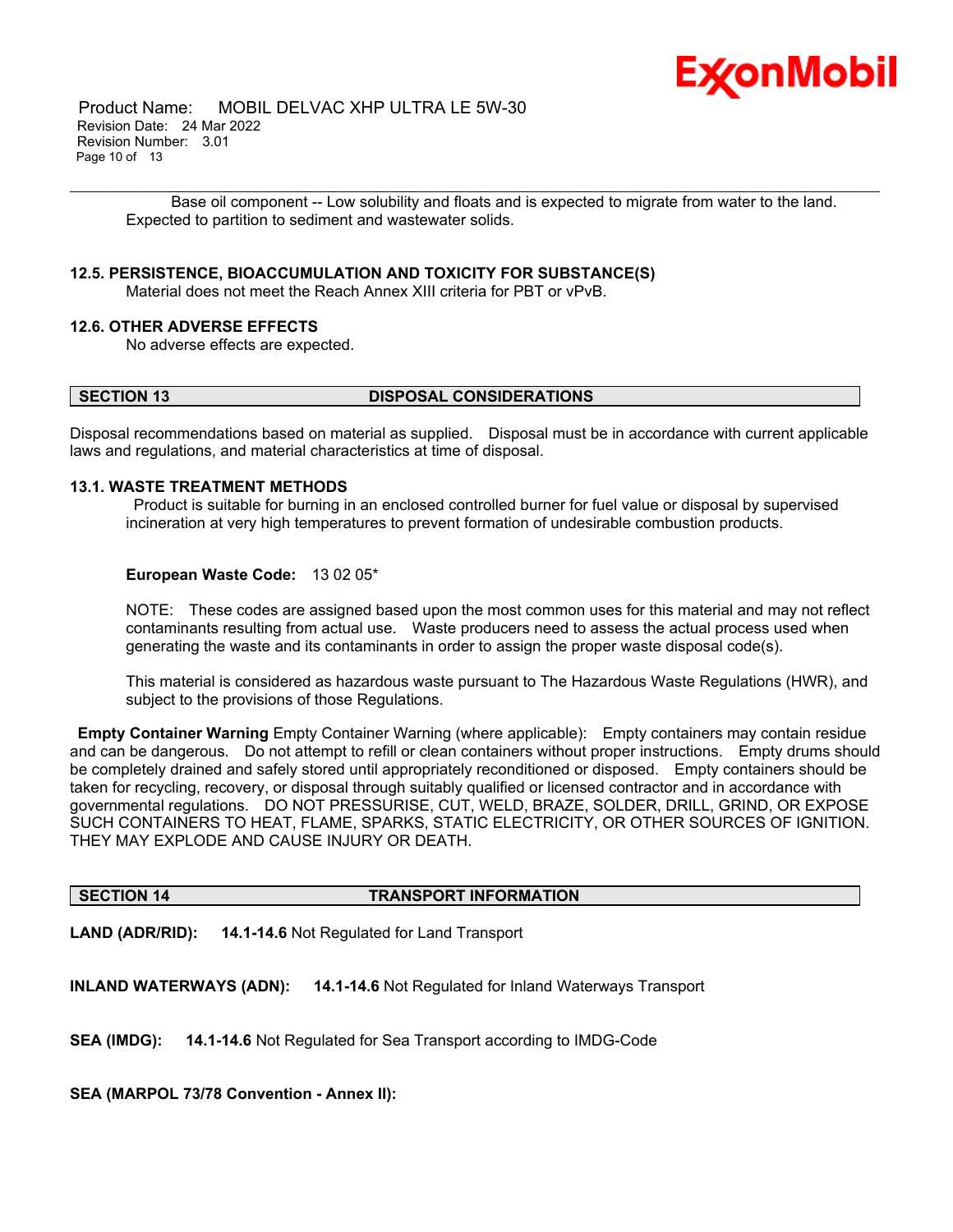

 Product Name: MOBIL DELVAC XHP ULTRA LE 5W-30 Revision Date: 24 Mar 2022 Revision Number: 3.01 Page 11 of 13

#### **14.7. Transport in bulk according to Annex II of MARPOL 73/78 and the IBC Code** Not classified according to Annex II

\_\_\_\_\_\_\_\_\_\_\_\_\_\_\_\_\_\_\_\_\_\_\_\_\_\_\_\_\_\_\_\_\_\_\_\_\_\_\_\_\_\_\_\_\_\_\_\_\_\_\_\_\_\_\_\_\_\_\_\_\_\_\_\_\_\_\_\_\_\_\_\_\_\_\_\_\_\_\_\_\_\_\_\_\_\_\_\_\_\_\_\_\_\_\_\_\_\_\_\_\_\_\_\_\_\_\_\_\_\_\_\_\_\_\_\_\_

**AIR (IATA): 14.1-14.6** Not Regulated for Air Transport

#### **SECTION 15 REGULATORY INFORMATION**

#### **REGULATORY STATUS AND APPLICABLE LAWS AND REGULATIONS**

**Listed or exempt from listing/notification on the following chemical inventories :** AIIC, DSL, ENCS, IECSC, ISHL, KECI, PICCS, TCSI, TSCA

#### **15.1. SAFETY, HEALTH AND ENVIRONMENTAL REGULATIONS/LEGISLATION SPECIFIC FOR THE SUBSTANCE OR MIXTURE**

#### **Applicable EU Directives and Regulations:**

 1907/2006 [... on the Registration, Evaluation, Authorisation and Restriction of Chemicals ... and amendments thereto] 1272/2008 [on classification, labelling and packaging of substances and mixtures.. and amendments thereto]

#### **REACH Restrictions on the manufacturing, placing on the market and use of certain dangerous substances, mixtures and articles (Annex XVII):**

The following entries of Annex XVII may be considered for this product: None

#### **15.2. CHEMICAL SAFETY ASSESSMENT**

**REACH Information:** A Chemical Safety Assessment has been carried out for one or more substances present in the material.

## **SECTION 16 OTHER INFORMATION**

**REFERENCES:** Sources of information used in preparing this SDS included one or more of the following: results from in house or supplier toxicology studies, CONCAWE Product Dossiers, publications from other trade associations, such as the EU Hydrocarbon Solvents REACH Consortium, U.S. HPV Program Robust Summaries, the EU IUCLID Data Base, U.S. NTP publications, and other sources, as appropriate.

#### List of abbreviations and acronyms that could be (but not necessarily are) used in this safety data sheet:

| Acronym     | <b>Full text</b>                             |
|-------------|----------------------------------------------|
| N/A         | Not applicable                               |
| N/D         | Not determined                               |
| NF.         | Not established                              |
| <b>VOC</b>  | Volatile Organic Compound                    |
| <b>AIIC</b> | Australian Inventory of Industrial Chemicals |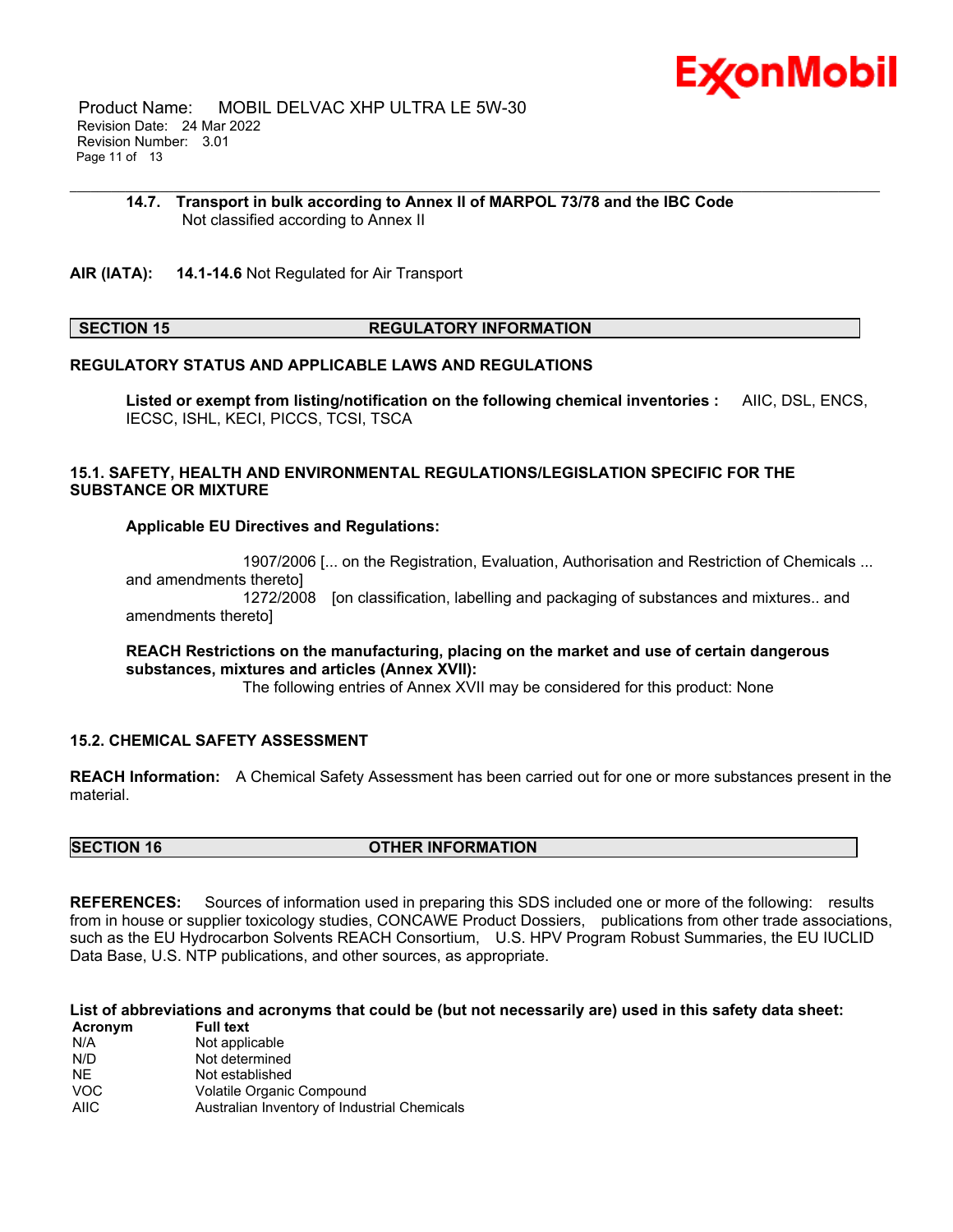

 Product Name: MOBIL DELVAC XHP ULTRA LE 5W-30 Revision Date: 24 Mar 2022 Revision Number: 3.01 Page 12 of 13

| <b>AIHA WEEL</b>   | American Industrial Hygiene Association Workplace Environmental Exposure Limits                  |
|--------------------|--------------------------------------------------------------------------------------------------|
| ASTM               | ASTM International, originally known as the American Society for Testing and Materials (ASTM)    |
| DSL.               | Domestic Substance List (Canada)                                                                 |
| <b>EINECS</b>      | European Inventory of Existing Commercial Substances                                             |
| <b>ELINCS</b>      | European List of Notified Chemical Substances                                                    |
| <b>ENCS</b>        | Existing and new Chemical Substances (Japanese inventory)                                        |
| <b>IECSC</b>       | Inventory of Existing Chemical Substances in China                                               |
| KECI               | Korean Existing Chemicals Inventory                                                              |
| <b>NDSL</b>        | Non-Domestic Substances List (Canada)                                                            |
| NZI <sub>o</sub> C | New Zealand Inventory of Chemicals                                                               |
| <b>PICCS</b>       | Philippine Inventory of Chemicals and Chemical Substances                                        |
| <b>TLV</b>         | Threshold Limit Value (American Conference of Governmental Industrial Hygienists)                |
| <b>TSCA</b>        | Toxic Substances Control Act (U.S. inventory)                                                    |
| <b>UVCB</b>        | Substances of Unknown or Variable composition, Complex reaction products or Biological materials |
| LC                 | Lethal Concentration                                                                             |
| LD                 | Lethal Dose                                                                                      |
| LL.                | Lethal Loading                                                                                   |
| EC                 | <b>Effective Concentration</b>                                                                   |
| EL.                | Effective Loading                                                                                |
| <b>NOEC</b>        | No Observable Effect Concentration                                                               |
| <b>NOELR</b>       | No Observable Effect Loading Rate                                                                |
|                    |                                                                                                  |

\_\_\_\_\_\_\_\_\_\_\_\_\_\_\_\_\_\_\_\_\_\_\_\_\_\_\_\_\_\_\_\_\_\_\_\_\_\_\_\_\_\_\_\_\_\_\_\_\_\_\_\_\_\_\_\_\_\_\_\_\_\_\_\_\_\_\_\_\_\_\_\_\_\_\_\_\_\_\_\_\_\_\_\_\_\_\_\_\_\_\_\_\_\_\_\_\_\_\_\_\_\_\_\_\_\_\_\_\_\_\_\_\_\_\_\_\_

#### **KEY TO THE H-CODES CONTAINED IN SECTION 3 OF THIS DOCUMENT (for information only):**

[Acute Tox. 5 H303]: May be harmful if swallowed; Acute Tox Oral, Cat 5

Asp. Tox. 1 H304: May be fatal if swallowed and enters airways; Aspiration, Cat 1

Skin Irrit. 2 H315: Causes skin irritation; Skin Corr/Irritation, Cat 2

Skin Sens. 1 H317: May cause allergic skin reaction; Skin Sensitization, Cat 1

Eye Dam. 1 H318: Causes serious eye damage; Serious Eye Damage/Irr, Cat 1

STOT RE 2 H373: May cause damage to organs through prolonged or repeated exposure; Target Organ, Repeated, Cat 2

[Aquatic Acute 2 H401]: Toxic to aquatic life; Acute Env Tox, Cat 2

Aquatic Chronic 2 H411: Toxic to aquatic life with long lasting effects; Chronic Env Tox, Cat 2

Aquatic Chronic 4 H413: May cause long lasting harmful effects to aquatic life; Chronic Env Tox, Cat 4

## **THIS SAFETY DATA SHEET CONTAINS THE FOLLOWING REVISIONS:**

Annex not required information was deleted.

Section 01: Product Code information was modified.

Section 13: Disposal Considerations - Disposal Recommendations information was modified.

Section 13: European Waste Code Hazardous Note information was modified.

----------------------------------------------------------------------------------------------------------------------------------------------------- The information and recommendations contained herein are, to the best of ExxonMobil's knowledge and belief, accurate and reliable as of the date issued. You can contact ExxonMobil to insure that this document is the most current available from ExxonMobil. The information and recommendations are offered for the user's consideration and examination. It is the user's responsibility to satisfy itself that the product is suitable for the intended use. If buyer repackages this product, it is the user's responsibility to insure proper health, safety and other necessary information is included with and/or on the container. Appropriate warnings and safe-handling procedures should be provided to handlers and users. Alteration of this document is strictly prohibited. Except to the extent required by law, republication or retransmission of this document, in whole or in part, is not permitted. The term, "ExxonMobil" is used for convenience, and may include any one or more of ExxonMobil Chemical Company, Exxon Mobil Corporation, or any affiliates in which they directly or indirectly hold any interest.